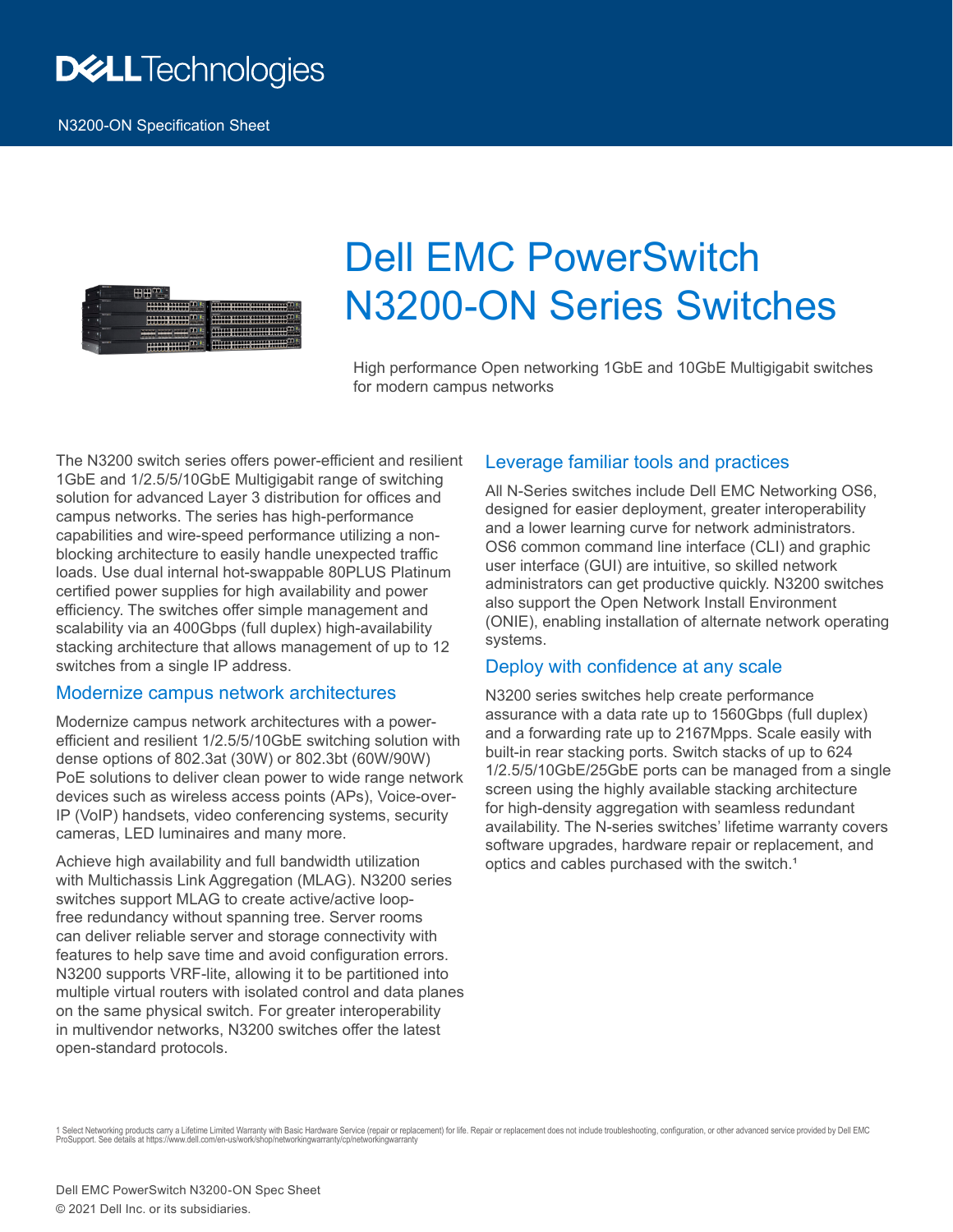#### Hardware, performance and efficiency

- 1GbE Switches: 1RU switches with up to 48 line-rate 1GbE ports of copper or fiber, and four integrated 10GbE SFP+ ports. PoE variants with up to 48 ports of 802.3at (30W) PoE.
- Multigig Switches: 1RU switches with up to 48 line-rate 1G/2.5G/ 5G/10GbE copper ports with four integrated 25GbE SFP28 ports. PoE variants with up to 48 ports of 802.3bt (90W) PoE.
- 400Gbps stacking bandwidth using two 100GbE QSFP28 integrated rear stacking ports.
- Available with dual 80PLUS Platinum certified hot swappable internal power supplies. Optional external power supply to extend PoE budgets on specific models.
- Variable speed fan operation helps decrease cooling and power costs.
- Energy-Efficient Ethernet and lower power PHYs reduce power to inactive ports and idle links, providing energy savings from the power cord to the port.
- Dell EMC Fresh Air compliance for operation in environments up to 113°F (45°C) reduces cooling costs.

#### Deploying, configuring and managing

- USB auto-configuration rapidly deploys the switch without complex TFTP configurations or sending technical staff to remote offices.
- Management via an intuitive and familiar CLI, embedded web server (GUI), SNMP-based management console application (including Dell EMC OpenManage Network Manager), Telnet or serial connection.
- Private VLAN extensions and Private VLAN Edge support.
- AAA authorization, TACACS+ accounting and RADIUS support for comprehensive secure access support.
- Authentication tiering allows network administrators to tier port authentication methods such as 802.1x, MAC Authentication Bypass and Captive Portal in priority order so that a single port can provide flexible access and security.
- Achieve high availability and full bandwidth utilization with MLAG and support firmware upgrades without taking the network offline.
- Layer 3 Advanced IPv4 and IPv6 functionality including BGP, VRF, BFD, PIM-SM/DM/SSM, IGMP/MLD, RIPv1/ v2, OSPFv2/v3
- VXLAN support in hardware only <sup>2</sup>
- MACsec support in N3248PXE-ON hardware only <sup>2</sup>

2 Can be used if enabled by ON partner network operating system.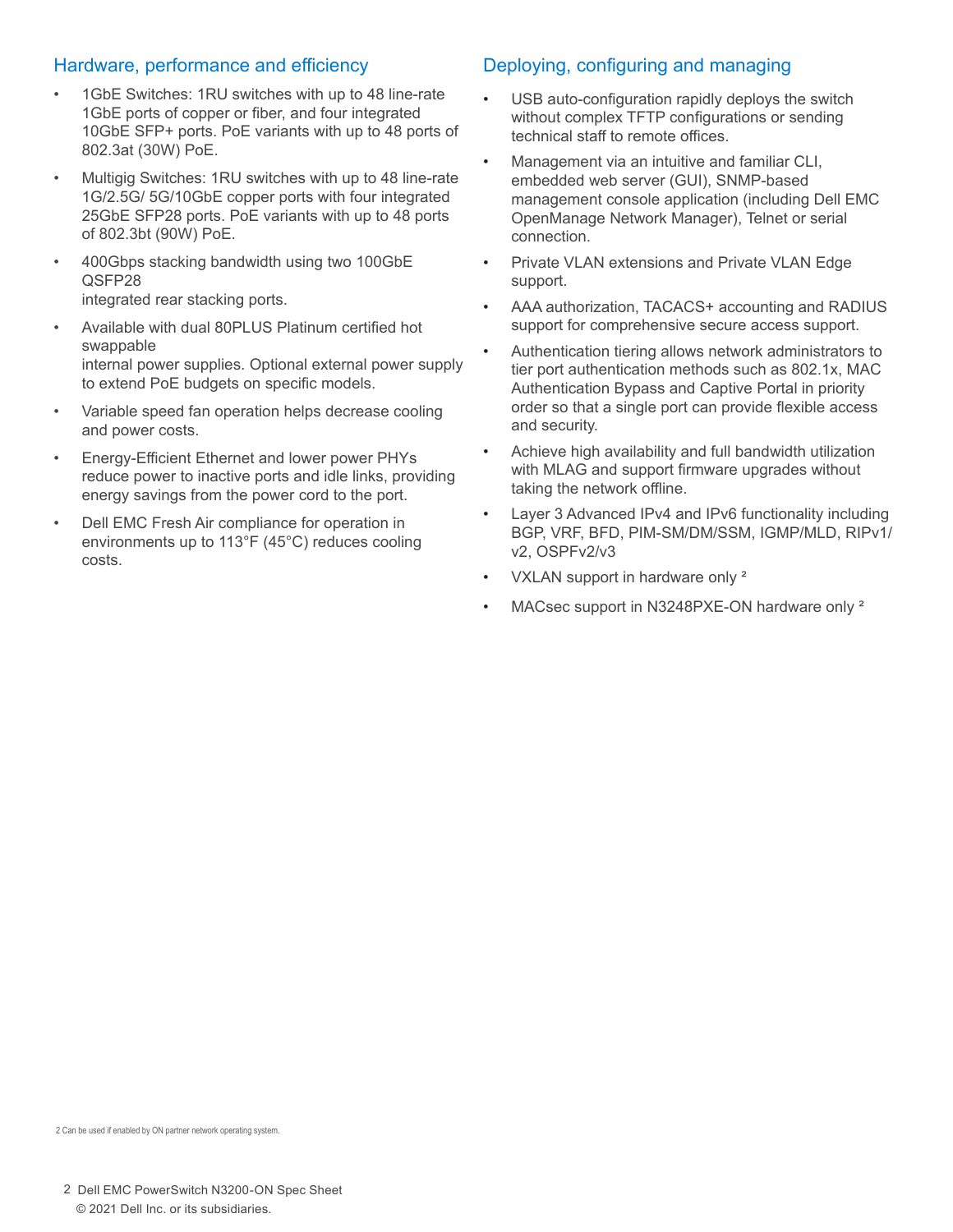| <b>Product</b>           | <b>Description</b>                                                                                                                                                                                                                                                                                                                                                                                                                                                                                                                                                                                                                                                                                                                                                                                                                                                                                                                                                                                                                                                                                                                                                                                                                                                                                                                                                                                                                                                                                                                                                                                                                                                                                                                                                                                                                                                                                                                                                                                                                                                                                                                                                                                                                                                                                                                                                                                                                                                                                                                                                                                                                                                                                                                                                                                                                                                                                                              |
|--------------------------|---------------------------------------------------------------------------------------------------------------------------------------------------------------------------------------------------------------------------------------------------------------------------------------------------------------------------------------------------------------------------------------------------------------------------------------------------------------------------------------------------------------------------------------------------------------------------------------------------------------------------------------------------------------------------------------------------------------------------------------------------------------------------------------------------------------------------------------------------------------------------------------------------------------------------------------------------------------------------------------------------------------------------------------------------------------------------------------------------------------------------------------------------------------------------------------------------------------------------------------------------------------------------------------------------------------------------------------------------------------------------------------------------------------------------------------------------------------------------------------------------------------------------------------------------------------------------------------------------------------------------------------------------------------------------------------------------------------------------------------------------------------------------------------------------------------------------------------------------------------------------------------------------------------------------------------------------------------------------------------------------------------------------------------------------------------------------------------------------------------------------------------------------------------------------------------------------------------------------------------------------------------------------------------------------------------------------------------------------------------------------------------------------------------------------------------------------------------------------------------------------------------------------------------------------------------------------------------------------------------------------------------------------------------------------------------------------------------------------------------------------------------------------------------------------------------------------------------------------------------------------------------------------------------------------------|
| N3200 series             | OS6 Options (with pre-installed OS6 NOS)<br>• N3208PX-ON IO/PS Airflow, with OS6: 4x RJ45 10M/100M/1G/2.5G/5G 802.3bt (up to 90W) PoE<br>auto-sensing ports, 4x 10M/100M/1000Mb 802.3bt (up to 90W) PoE autosensing ports, 2x 10G<br>SFP+ ports, 1x 320W AC PSU included<br>• N3224T-ON IO/PS Airflow, with OS6: 24x RJ45 10/100/1000Mb auto-sensing ports, 4x 10G SFP+<br>ports, 2X 100G QSFP28 ports, 1x 550W AC PSU included<br>• N3224T-ON PS/IO Airflow, with OS6: 24x RJ45 10/100/1000Mb auto-sensing ports, 4x 10G SFP+<br>ports, 2X 100G QSFP28 ports, 1x 550W AC PSU included<br>• N3224F-ON IO/PS Airflow, with OS6: 24x 1G SFP, 4x 10G SFP+ ports, 2X 100G QSFP28 ports, 1x<br>550W AC PSU included<br>• N3224P-ON IO/PS Airflow, with OS6: 24x RJ45 10/100/1000Mb 802.3at (up to 30W) PoE auto-<br>sensing ports, 4x 10G SFP+ ports, 2X 100G QSFP28 ports, 1x 1050W AC PSU included<br>• N3224PX-ON IO/PS Airflow, with OS6: 24x RJ45 10M/100M/1G/2.5G/5G/10G 802.3bt (up to<br>90W) PoE auto- sensing ports, 4x 25G SFP28 ports, 2X 100G QSFP28 ports, 1x 1600W AC PSU<br>included<br>• N3248TE-ON IO/PS Airflow, with OS6: 48x RJ45 10/100/1000Mb auto-sensing ports, 4x 10G SFP+<br>ports, 2X 100G QSFP28 ports, 1x 550W AC PSU included<br>• N3248TE-ON PS/IO Airflow, with OS6: 48x RJ45 10/100/1000Mb auto-sensing ports, 4x 10G SFP+<br>ports, 2X 100G QSFP28 ports, 1x 550W AC PSU included<br>• N3248P-ON IO/PS Airflow, with OS6: 48x RJ45 10/100/1000Mb 802.3at (up to 30W) PoE auto-<br>sensing ports; 4x 10G SFP+ ports, 2X 100G QSFP28 ports, 1x 1050W AC PSU included<br>• N3248X-ON IO/PS Airflow, with OS6: 48x RJ45 10M/100M/1G/2.5G/5G/10G auto-sensing ports, 4x<br>25G SFP28 ports, 2X 100G QSFP28 ports, 1x 550W AC PSU included<br>• N3248X-ON PS/IO Airflow, with OS6: 48x RJ45 10M/100M/1G/2.5G/5G/10G auto-sensing ports, 4x<br>25G SFP28 ports, 2X 100G QSFP28 ports, 1x 550W AC PSU included<br>• N3248PXE-ON IO/PS Airflow, with OS6: 48x RJ45 10M/100M/1G/2.5G/5G/10G 802.3bt (up to 90W)<br>PoE auto-sensing ports; 4x 25G SFP28 ports, 2X 100G QSFP28 ports, 1x 1600W AC PSU included<br>NO-OS Options (no pre-installed NOS, recommended for use with Enterprise SONIC<br><b>Distribution by Dell Technologies)</b><br>• N3248TE-ON IO/PS Airflow, NO-OS: 48x RJ45 10/100/1000Mb auto-sensing ports, 4x 10G SFP+<br>ports, 2X 100G QSFP28 ports, 1x 550W AC PSU included <sup>2</sup><br>• N3248TE-ON PS/IO Airflow, NO-OS: 48x RJ45 10/100/1000Mb auto-sensing ports, 4x 10G SFP+<br>ports, 2X 100G QSFP28 ports, 1x 550W AC PSU included <sup>2</sup><br><b>OS10 Options (with pre-installed OS10 NOS)</b><br>• N3248TE-ON IO/PS Airflow, with OS10: 48x RJ45 10/100/1000Mb auto-sensing ports, 4x 10G<br>SFP+ ports, 1x 550W AC PSU included<br>• N3248TE-ON PS/IO Airflow, with OS10: 48x RJ45 10/100/1000Mb auto-sensing ports, 4x 10G<br>SFP+ ports, 1x 550W AC PSU included |
| Power cords              | C15 to NEMA 5-15, 1.8M (N3208PX-ON only)<br>C13 to NEMA 5-15, 3M (all other N3200 platforms)<br>C13 to C14, 2M (all other N3200 platforms)                                                                                                                                                                                                                                                                                                                                                                                                                                                                                                                                                                                                                                                                                                                                                                                                                                                                                                                                                                                                                                                                                                                                                                                                                                                                                                                                                                                                                                                                                                                                                                                                                                                                                                                                                                                                                                                                                                                                                                                                                                                                                                                                                                                                                                                                                                                                                                                                                                                                                                                                                                                                                                                                                                                                                                                      |
| Power shelves (optional) | • MPS-1S Shelf, External power shelf to hold 1 PSU (any of 1050W AC, 1600W AC, 2000W AC,<br>1300W DC), Extends PoE budget for N3224PX-ON, N3248P-ON, N3248PXE-ON 3<br>• MPS-3S Shelf, External power shelf to hold up to 3 PSUs (any combination of 1050W AC or 1600W<br>AC or 2000W AC PSUs, or up to three 1300W DC PSUs), Extends PoE budget for N3224PX-ON,<br>N3248P-ON, N3248PXE-ON 3                                                                                                                                                                                                                                                                                                                                                                                                                                                                                                                                                                                                                                                                                                                                                                                                                                                                                                                                                                                                                                                                                                                                                                                                                                                                                                                                                                                                                                                                                                                                                                                                                                                                                                                                                                                                                                                                                                                                                                                                                                                                                                                                                                                                                                                                                                                                                                                                                                                                                                                                     |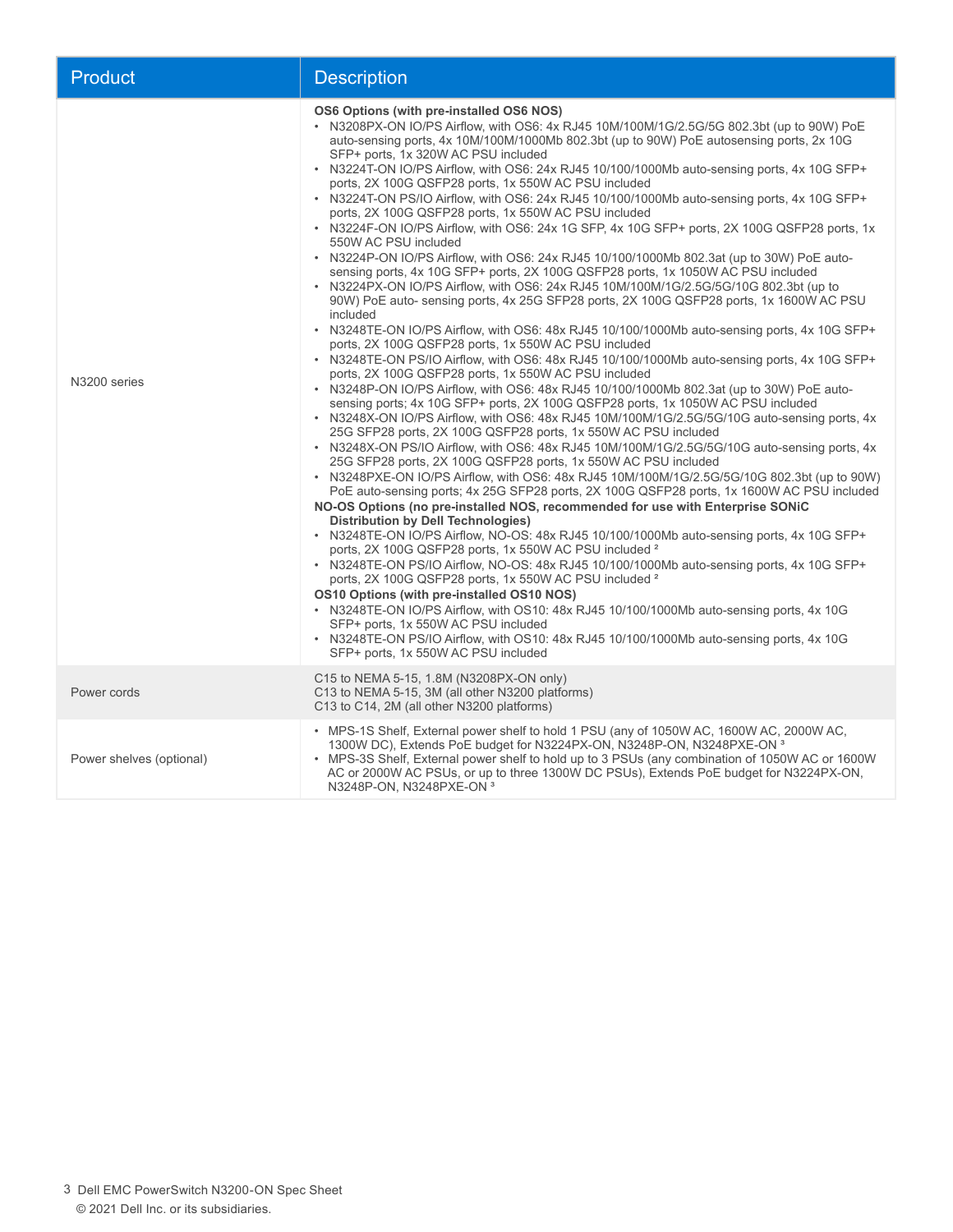| <b>Product</b>            | <b>Description</b>                                                                                                                                                                                                                                                                                                                                                                                                                                                                                                                                                                                                                                                                                                                                                                                                                                                                                                                                                                                                                                                         |
|---------------------------|----------------------------------------------------------------------------------------------------------------------------------------------------------------------------------------------------------------------------------------------------------------------------------------------------------------------------------------------------------------------------------------------------------------------------------------------------------------------------------------------------------------------------------------------------------------------------------------------------------------------------------------------------------------------------------------------------------------------------------------------------------------------------------------------------------------------------------------------------------------------------------------------------------------------------------------------------------------------------------------------------------------------------------------------------------------------------|
| Power supplies (optional) | • 320W AC external power adapter, adds redundancy and/or extends PoE budget for N3208PX-ON<br>• 550W AC hot swappable with IO/PS airflow, adds redundancy to N3224T-ON, N3224F-ON,<br>N3248TE-ON, N3248X-ON<br>• 550W AC hot swappable with PS/IO airflow, adds redundancy to N3224T-ON, N3248TE-ON,<br>N3248X-ON<br>• 1050W AC hot swappable, adds redundancy and/or extends PoE budget for N3224P-ON, N3248P-<br>ON. Also used with MPS-1S shelf, MPS-3S Shelf<br>• 1600W AC hot swappable, adds redundancy and/or extends PoE budget for N3224PX-ON,<br>N3248PXE-ON. Also used with MPS-1S shelf, MPS-3S Shelf<br>• 2000W AC hot swappable, extends PoE budget, used with MPS-1S Shelf, MPS-3S Shelf <sup>3</sup><br>• 550W DC hot swappable with IO/PS airflow, adds redundancy to N3224T-ON, N3224F-ON,<br>N3248TE-ON, N3248X-ON<br>• 550W DC hot swappable with PS/IO airflow, adds redundancy to N3224T-ON, N3248TE-ON,<br>N3248X-ON<br>• 1300W DC hot swappable, adds redundancy and/or extends PoE budget for N3224P-ON, N3248P-<br>ON, N3224PX-ON, N3248PXE-ON 3 |
| Optics                    | Transceiver, SFP, 1000BASE-T <sup>4</sup><br>Transceiver, SFP, 1000BASE-SX <sup>4</sup><br>Transceiver, SFP, 1000BASE-LX <sup>4</sup><br>Transceiver, SFP, 1000BASE-ZX 4<br>Transceiver, SFP+ 10GbE, USR (MMF upto 100m) <sup>5</sup><br>Transceiver, SFP+ 10GbE, SR (MMF upto 400m) <sup>5</sup><br>Transceiver, SFP+ 10GbE, LRM (MMF 220m) <sup>5</sup> , for SFP+ ports only<br>Transceiver, SFP+ 10GbE, LR (SMF 10 km) <sup>5</sup><br>Transceiver, SFP+ 10GbE, ER SMF 40 km) <sup>5</sup><br>Transceiver, SFP+ 10GbE, ZR (SMF 80 km) <sup>5</sup><br>Transceiver, SFP+ 10GbE, BASE-T GEN2 <sup>5</sup><br>Transceiver, SFP28 25GbE, LR<br>Transceiver, SFP28 25GbE, SR-NOF<br>Transceiver, SFP28 25GbE, ESR<br>Transceiver, QSFP28 100GbE, Q28-100G-SR4-HG<br>Transceiver, QSFP28 100GbE, Q28-100G-LR4-G3                                                                                                                                                                                                                                                             |
| Cables                    | 10GbE, SFP+ to SFP+, Passive DAC (0.5M, 1M, 2M, 3M, 5M, 7M) <sup>5</sup><br>10GbE, SFP+ to SFP+, Active optical (2M, 3M, 5M, 7M, 10M, 15M, 20M) <sup>5</sup><br>25GbE, SFP28 to SFP28, Passive DAC (1M, 2M, 3M, 5M)<br>25GbE, SFP28 to SFP28, Active optical (7M, 10M, 15M, 20M)<br>100GbE, QSFP28 to QSFP28, Passive DAC (0.5M, 1M, 2M, 3M, 5M)                                                                                                                                                                                                                                                                                                                                                                                                                                                                                                                                                                                                                                                                                                                           |
| Fans (spare)              | Fan module, IO to PSU Airflow<br>Fan module, PSU to IO Airflow (for N3224T-ON, N3248TE-ON, N3248X-ON only)                                                                                                                                                                                                                                                                                                                                                                                                                                                                                                                                                                                                                                                                                                                                                                                                                                                                                                                                                                 |

3 Planned in Roadmap<br>4 Auto-negotiation not supported, using 1G optics require manual configuration and all 4x10G SFP≁ or 4x25G SFP28 ports to be set to same speed. 100M speed not supported.<br>5 Auto-negotiation not support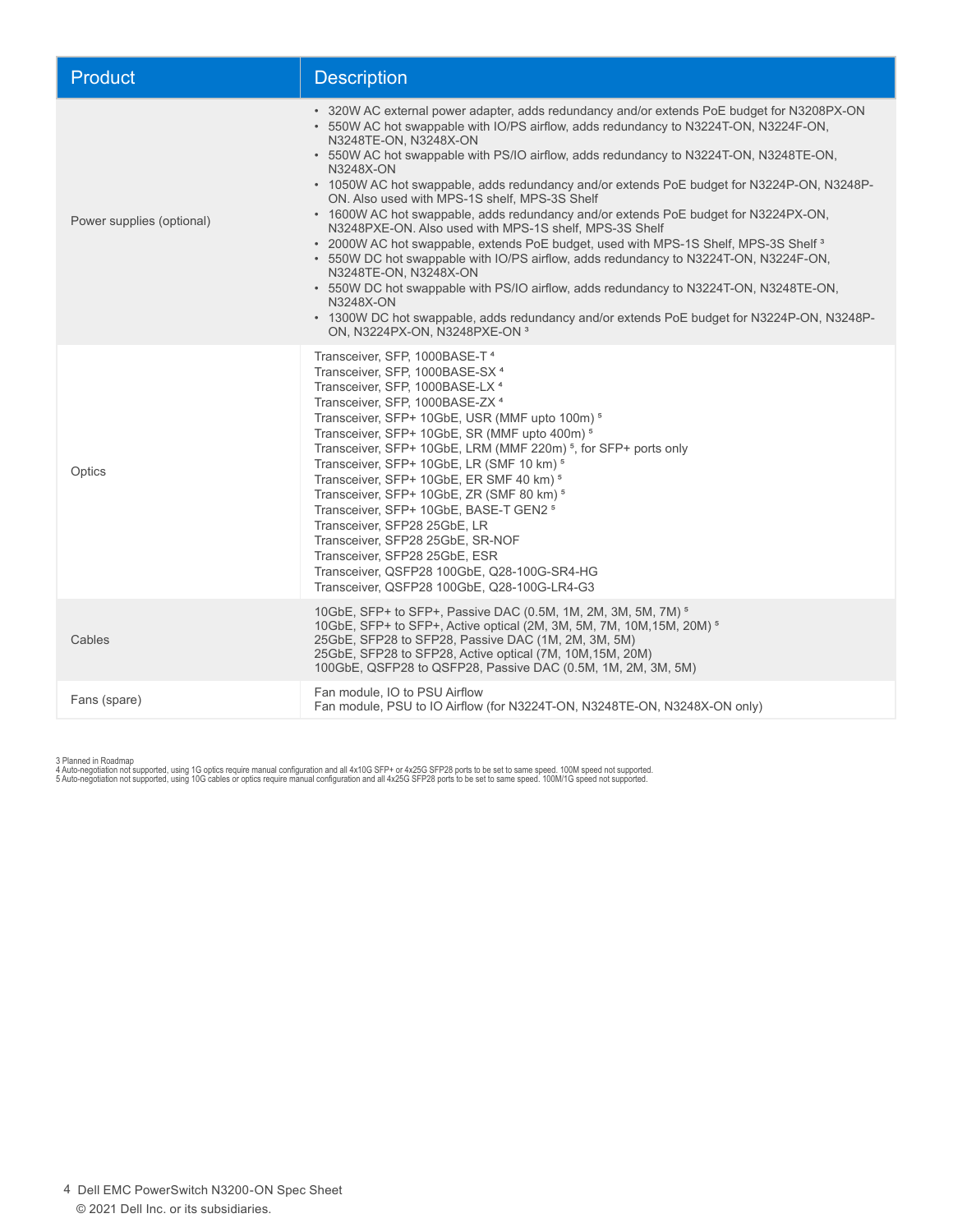#### **Hardware specifications**

#### **Physical**

- 2 integrated rear 100GbE QSFP28 stacking ports (except N3208PX-ON)
- Out-of-band management port (10/100/1000BASE-T)
- USB (Type A) port for configuration via USB flash drive
- MicroUSB (Type B) console port (MicroUSB to USB connector cable included)
- RJ45 console port with RS232 signaling (RJ-45 to female DB-9 connector cable included)
- Auto-negotiation for speed and flow control Auto-MDI/MDIX, port mirroring
- Flow-based port mirroring Broadcast storm control
- Energy-Efficient Ethernet per port settings Redundant variable speed fans
- Air flow: I/O to power supply
- Power supply:
- Integrated 320W (N3208PX-ON), 550W (N3224T-ON, N3224F-ON, N3248TE-ON, N3248X-ON), 1050W (N3224P-ON, N3248P-ON), 1600W (N3224PX-ON, N3248PXE-ON)
- Dual firmware images on-board Switching engine model: Store and forward
- **Chassis**
- Size (1RU, H x W x D): N3208PX-ON: 1.71 in x 11 in x 12.28 in; All other models: 1.71 in x 17.09 in x 15.75 in (power supply/fan tray handle adds add'l 1.18 in) Approximate weight (Switch with 1 PSU installed):
- 8.44lbs/3.83kg (N3208PX-ON),
- 13.75lbs/6.24kg (N3224T-ON), 14.25lbs/6.46kg (N3224F-ON), 15.6lbs/7.08kg(N3224P-ON),
- 16lbs/7.26kg (N3224PX-ON,
- 15.4lbs/6.99kg (N3248TE-ON),
- 16.7lbs/7.57kg (N3248P-ON),
- 16.1lbs/7.3kg (N3248X-ON),
- 17.6lbs/7.98kg (N3248PXE-ON)
- 2-post rack mounting kit

#### **Environmental**

- Power supply efficiency: 87% or better in all operating modes
- Max. thermal output (BTU/hr): 2821 (N3208PX-ON), 686 (N3224T-ON), 764 (N3224F-ON), 3220 (N3224P-ON), 9344 (N3224PX-ON), 723 (N3248TE-ON), 5719 (N3248P-ON), 1637 (N3248X-ON),
- 18224 (N3248PXE-ON) Power consumption max (watts): 900 (N3208PX-ON), 201 (N3224T-ON), 224 (N3224F-ON), 944 (N3224P-ON), 2740 (N3224PX-ON), 212 (N3248TE-ON),
- 1677 (N3248P-ON), 480 (N3248X-ON), 5344 (N3248PXE-ON)
- Operating temperature: 32° to 113°F (0° to 45°C)
- Operating relative humidity: 95%
- Storage temperature: –40° to 158°F
- (–40° to 70°C) Storage relative humidity: 95%
- **Performance**
- CPU memory: 4GB
- SSD: 8GB (32GB for N3248TE-ON) Packet buffer memory:
- 8MB (4MB for N3208PX-ON and 32MB for N3248X-ON and N3248PXE-ON)
- Switch fabric capacity (full-duplex): 88Gbps (N3208PX-ON), 528Gbps (N3224T-ON, N3224F-ON, N3224P-ON), 576Gbps (N3248TE-ON, N3248P-ON), 1080Gbps (N3224PX-ON), 1560Gbps (N3248X-ON, N3248PXE-ON) Forwarding rate: 122Mpps (N3208PX-ON), 733Mpps (N3224T-ON, N3224F-ON, N3224P-ON), 800Mpps (N3248TE-ON, N3248P-ON), 1500Mpps (N3224PX-ON),
- 2167Mpps (N3248X-ON, N3248PXE-ON) Line-rate Layer 2 switching: All (non-blocking)
- Line-rate Layer 3 routing: All (non-blocking)

#### **Network Operating System specifications**

Software specifications listed below are applicable for OS6. For detailed specifications of NOS, please contact your Dell Technologies representative.

#### **Scaling performance**

MAC addresses: 32K Link aggregation: 128 LAG groups, 144 dynamic ports per stack, 8 member ports per LAG Priority queues per port: 8 Static routes: 1,024 (IPv4)/1,024 (IPv6) Dynamic routes: 8,158 (IPv4)/4,096 (IPv6) OSPF routing interfaces: 8,158 RIP routing interfaces: 512 ECMP next hops per route: 16 ECMP groups: 1024 VLAN routing interfaces: 128 VLANs supported: 4,094 Protocol-based VLANs: Supported Multicast forwarding entries: 1,536 (IPv4), 512 (IPv6) ARP entries: 6,144 NDP entries: 2,560 Access control lists (ACL): Supported MAC and IP-based ACLs: Supported Time-controlled ACLs: Supported Max number of ACLs: 100 Max ACL rules system-wide: 3,914 Max rules per ACL: 1,023 Max ACL rules per interface (IPv4): 1,023 (ingress), 511 (egress) Max ACL rules per interface (IPv6): 1,021 (ingress), 509 (egress) Max VLAN interfaces with ACLs applied: 24

#### **IEEE compliance**

- 802.1AB LLDP<br>Dell Voice Voice VLAN
- 
- Dell ISDP<br>802.1D Brida
- 802.1D Bridging, Spanning Tree<br>802.1p Ethernet Priority (User P Ethernet Priority (User Provisioning and Mapping)
- Dell Adjustable WRR and Strict Queue Scheduling
- 802.1Q VLAN Tagging, Double VLAN Tagging, GVRP
- 802.1S Multiple Spanning Tree (MSTP)<br>802.1v Protocol-based VLANs
- 802.1v Protocol-based VLANs<br>802.1W Rapid Spanning Tree (I
- 802.1W Rapid Spanning Tree (RSTP)<br>Dell RSTP-Per VLAN
- Dell RSTP-Per VLAN<br>Dell Spanning tree on
	- Spanning tree optional features: STP root guard, BPDU guard, BPDU filtering
- 802.1X Network Access Control, Auto VLAN<br>802.2 Logical Link Control
- 802.2 Logical Link Control<br>802.3 10BASE-T
- 802.3 10BASE-T<br>802.3ab Gigabit Eth
- 802.3ab Gigabit Ethernet (1000BASE-T)
- 802.3ac Frame Extensions for VLANTagging Link Aggregation with LACP
- 802.3ae 10 Gigabit Ethernet (10GBASE-X)
- 802.3at PoE (N3224P-ON, N3248P-ON, N3208PX-ON, N3224PX-ON, N3248PXE-ON) 802.3bt PoE (N3208PX-ON, N3224PX-ON, N3248PXE-ON)
- 802.3AX LAG Load Balancing<br>Dell Multi-Chassis LAG (N
- Dell Multi-Chassis LAG (MLAG)<br>Dell Policy Based Forwarding
- Dell Policy Based Forwarding<br>802.3az Energy Efficient Ethernet
- 802.3az Energy Efficient Ethernet (EEE)<br>802.3u Fast Ethernet (100BASE-TX) or Fast Ethernet (100BASE-TX) on
- management ports
- 802.3x Flow Control<br>802.3z Gigabit Ether
- Gigabit Ethernet (1000BASE-X)
- 802.3bz 1G/2.5G/5G/10G
- ANSI LLDP-MED (TIA-1057)<br>Dell Fquall ogic iSCSL
	- Dell EqualLogic iSCSI Auto-configuration<br>MTU 9,216 bytes  $9,216$  bytes

#### **General Internet protocols**

General Internet protocols are supported. For a detailed list, please contact your Dell Technologies representative.

#### **General IPv4 protocols**

General IPv4 protocols are supported. For a detailed list, please contact your Dell Technologies representative.

#### **General IPv6 protocols**

General IPv6 protocols are supported. For a detailed list, please contact your Dell Technologies representative.

## **Layer 3 functionality**

1058 RIPv1<br>1724 RIPv2 1724 RIPv2 MIB Extension<br>1765 OSPF DB overflow 1765 OSPF DB overflow<br>1850 OSPF MIB OSPF MIB 2082 RIP-2 MD5 Auth OSPFv2<br>VRRP 2338<br>2370 2370 Opaque<br>Dell Policy B Policy Based Routing 2453 RIPv2<br>2740 OSPF 2740 OSPFv3<br>2787 VRRP M 2787 VRRP MIB<br>3101 NSSA 3101 NSSA<br>3137 OSPF 3137 OSPF Stub Router Advert<br>3623 Graceful Restart 3623 Graceful Restart VRRP<br>BGP 4271<br>5187 OSPFv3 Graceful Routing Restart

## **Multicast**

1112 IGMPv1<br>2236 IGMPv2 2236 IGMPv2<br>2365 Admin s 2365 Admin scoped IP<br>2710 MLDv1 2710 MLDv1<br>2932 IPv4 Ml 2932 IPv4 MIB<br>2933 IGMP MII **IGMP MIB** 3810 MLDv2<br>3973 PIM-DN 3973 PIM-DM<br>4541 IGMP v1 4541 IGMP v1/v2/v3 Snooping and Querier 5060 PIM MIB PIM MIB 3376 IGMPv3<br>Dell Static IP Static IP Multicast Draft-ietf-pim-sm-bsr-05 Draft-ietf-idmr-dvmrp-v3-10 DVMRP Draft-ietf-magma-igmp-proxy-06.txt IGMP/MLD Proxying Draft-ietf-magma-igmpv3-and-routing-05.txt draft-ietf-idmr-dvmrp-mib-11 draft-ietf-magma-mgmd-mib-05 draft-ietf-pim-bsr-mib-06 IEEE 802.1ag draft 8.1 – Connectivity Fault Management (CFM) IEEE 802.1p GMRP Dynamic L2 Multicast **Registration** 

5 Dell EMC PowerSwitch N3200-ON Spec Sheet © 2021 Dell Inc. or its subsidiaries.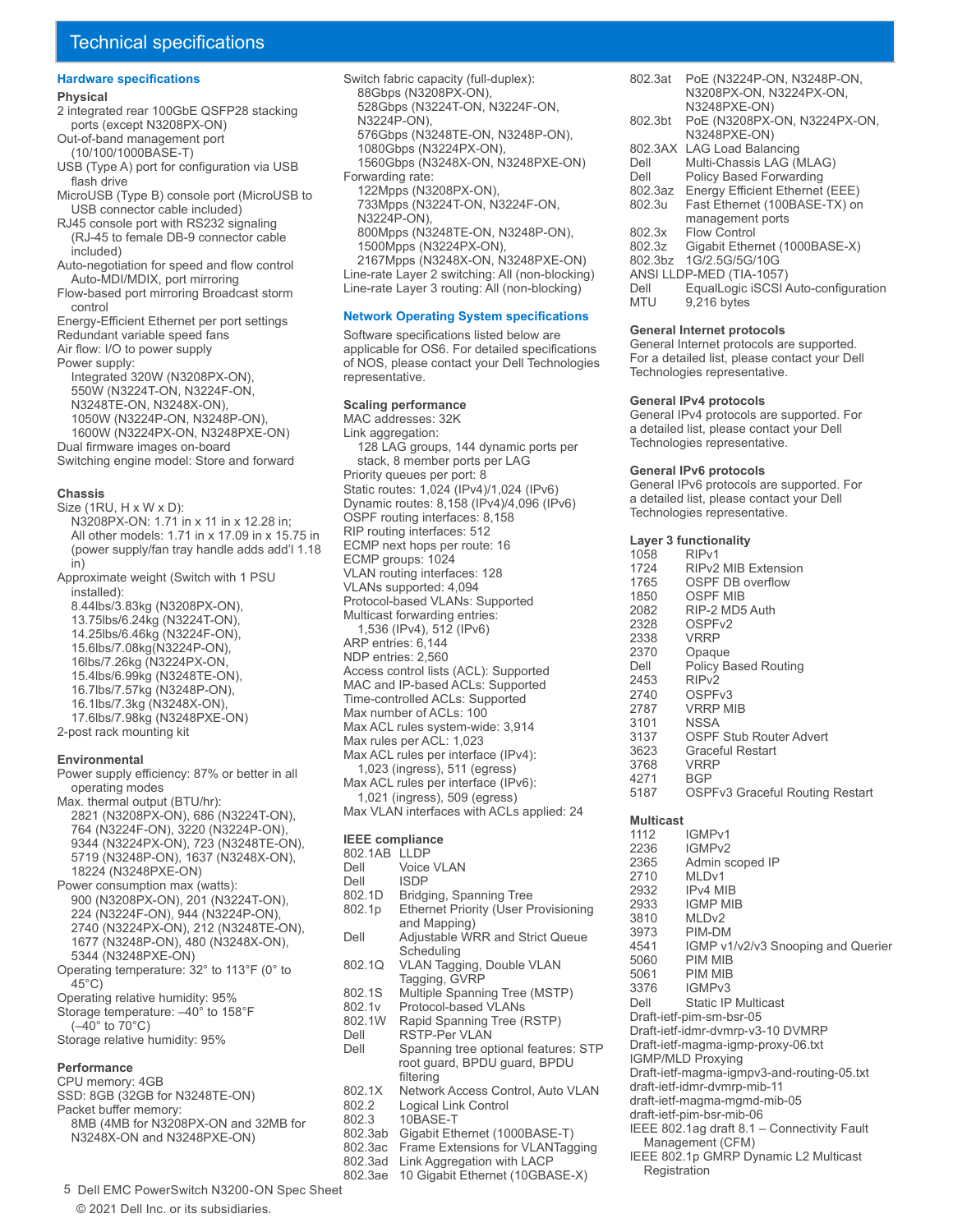#### Technical specifications

#### **Quality of service**

| 2474 | DiffServ Field                    |
|------|-----------------------------------|
| 2475 | DiffServ Architecture             |
| 2597 | Assured Fwd PHB                   |
| Dell | Port Based QoS Services (TCP/UDP) |
|      | Mode                              |
| Dell | Red/WRED                          |
| Dell | <b>Flow Based OoS Services</b>    |
| Dell | Audio Video Bridging Mode (IPv4/  |
|      | IPv6)                             |
| Dell | UDLD                              |
| 2697 | srTCM                             |
| 4115 | trTCM                             |

#### **Network Management and Security**

| Dell | <b>L4 Trusted Mode</b>             |
|------|------------------------------------|
| 1155 | SMI <sub>v1</sub>                  |
| 1157 | SNMP <sub>v1</sub>                 |
| 1212 | <b>Concise MIB Definitions</b>     |
| 1213 | MIB-II                             |
| 1215 | <b>SNMP Traps</b>                  |
| 1286 | <b>Bridge MIB</b>                  |
| 1442 | SMI <sub>v2</sub>                  |
| 1451 | Manager-to-Manager MIB             |
| 1492 | TACACS+                            |
| 1493 | Managed objects for Bridges MIB    |
| 1573 | Evolution of Interfaces            |
| 1612 | <b>DNS Resolver MIB Extensions</b> |
| 1643 | Ethernet-like MIB                  |
| 1757 | <b>RMON MIB</b>                    |
| 1867 | HTML/2.0 Forms with file upload    |
|      | extensions                         |
| 1901 | Community-based SNMPv2             |
| 1907 | SNMP <sub>v2</sub> MIB             |
| 1908 | Coexistence between SNMPv1/v2      |
| 2011 | <b>IP MIB</b>                      |
| 2012 | <b>TCP MIB</b>                     |
| 2013 | <b>UDP MIB</b>                     |
| 2068 | HTTP/1.1                           |
| 2096 | IP Forwarding Table MIB            |
| 2233 | Interfaces Group using SMIv2       |
| 2246 | TLS v1                             |
| 2271 | <b>SNMP Framework MIB</b>          |

2295 Transport Content Negotiation<br>2296 Remote Variant Selection 2296 Remote Variant Selection<br>2576 Coexistence between SNI Coexistence between SNMPv1/v2/v3<br>SMIv2 2578<br>2579 2579 Textual Conventions for SMIv2<br>2580 Conformance Statements for S 2580 Conformance Statements for SMIv2<br>2613 RMON MIB 2613 RMON MIB<br>2618 RADIUS Au 2618 RADIUS Authentication MIB<br>2620 RADIUS Accounting MIB 2620 RADIUS Accounting MIB<br>2665 Ethernet-like Interfaces M 2665 Ethernet-like Interfaces MIB<br>2666 Identification of Ethernet chi 2666 Identification of Ethernet chipsets<br>2674 Extended Bridge MIB 2674 Extended Bridge MIB 2737 ENTITY MIB<br>2818 HTTP over T 2818 HTTP over TLS<br>2819 RMON MIB (gro 2819 RMON MIB (groups 1, 2, 3, 9)<br>2856 Text Conv. For High Capacity I Text Conv. For High Capacity Data **Types** 2863 Interfaces MIB<br>2865 RADIUS 2865 RADIUS 2866 RADIUS Accounting<br>2868 RADIUS Attributes fo 2868 RADIUS Attributes for Tunnel Prot.<br>2869 RADIUS Extensions 2869 RADIUS Extensions<br>3410 Internet Standard Mo 3410 Internet Standard Mgmt. Framework<br>3411 SNMP Management Framework 3411 SNMP Management Framework 3412 Message Processing and Dispatching 3413 SNMP Applications<br>3414 User-based security 3414 User-based security model<br>3415 View-based control model 3415 View-based control model<br>3416 SNMPv2 3416 SNMPv2<br>3417 Transpor 3417 Transport Mappings<br>3418 SNMP MIB 3418 SNMP<sup>I</sup> MIB<br>3577 RMON MIB 3577 RMON MIB<br>3580 802.1X with 3580 802.1X with RADIUS<br>3737 Registry of RMON MI 3737 Registry of RMON MIB<br>4086 Randomness Requirem 4086 Randomness Requirements<br>4113 UDP MIB 4113 UDP MIB<br>4251 SSHv2 Pr 4251 SSHv2 Protocol<br>4252 SSHv2 Authentic 4252 SSHv2 Authentication<br>4253 SSHv2 Transport 4253 SSHv2 Transport<br>4254 SSHv2 Connectio 4254 SSHv2 Connection Protocol<br>4419 SSHv2 Transport Laver Proto 4419 SSHv2 Transport Layer Protocol<br>4521 LDAP Extensions 4521 LDAP Extensions<br>4716 SECSH Public Ke SECSH Public Key File Format

5246 TLS v1.2<br>6101 SSI

- 6101<br>6398
- 6398 IP Router Alert<br>Dell Fnterprise MIB
- Enterprise MIB supporting routing features

draft-ietfhubmib- etherifmib- v3-00.txt (Obsoletes RFC 2665)

#### **Other certifications**

N-Series products have the necessary features to support a PCI compliant network topology.

#### **Regulatory, environment and other compliance**

#### **Safety and emissions**

Australia/New Zealand: ACMA RCA Class A Canada: ICES Class A; cUL China: CCC Class A; NAL Europe: CE Class A Japan: VCCI Class A USA: FCC Class A; NRTL UL; FDA 21 CFR 1040.10 and 1040.11 Eurasia Customs Union: EAC Germany: GS mark Product meets EMC and safety standards in many countries inclusive of USA, Canada, EU, Japan, China. For more country-specific regulatory information, and approvals, please see your Dell Technologies representative. **RoHS** Product meets RoHS compliance standards in

many countries inclusive of USA, EU, China, and India. For more country-specific RoHS compliance information, please see your Dell Technologies representative. EU WEEE

EU Battery Directive REACH

#### **Energy**

Japan: JEL